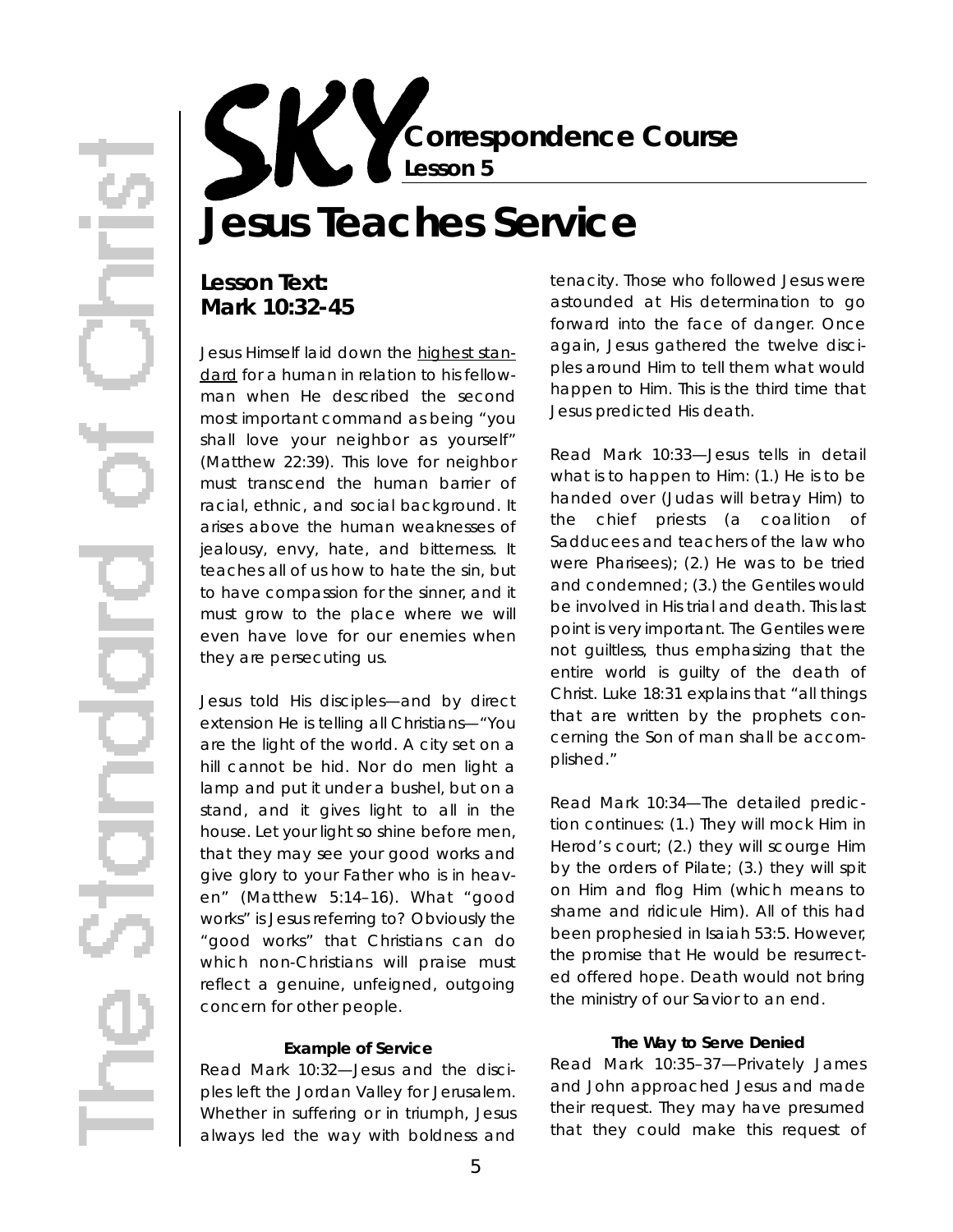Jesus for several reasons. They were among the first called of Jesus' disciples, they had gone with Jesus where others didn't (Mark 9:2–9), and they may have even been first cousins. Their mother, Salome, may have been Mary's sister (Matthew 27:56; John 19:25; Mark 15:40). These disciples knew that to sit beside the throne in a royal court was considered a place of high honor and influence (Psalm 110:1).

*Read Mark 10:38–40*—Jesus used the word "cup" as a metaphor meaning either joy (Psalm 23:5), or divine judgment (Psalm 75:7–8; Isaiah 51:1–23). Jesus related it to himself. They were asking to share in the glory with Jesus, but were they also willing to share in the suffering? Jesus speaks of "baptism" next. Baptism here represents the deep depths of suffering Jesus would endure in His last hours here on earth (Luke 12:50). Jesus was going to bear God's wrath for the sins of the world. This calamity of suffering would be overwhelming and it would result ultimately in Jesus' death. Both James and John answered Jesus in the positive with a willingness to fight. Did James and John truly understand what Jesus said? Jesus did grant them their request and applied the same cup and baptism figures even to death. James was the first disciple martyred (Acts 12:2) and John endured years of persecution and was the last disciple to die (John 21:20–23). The request for a position of honor, however, was denied by Jesus. Jesus told James and John that it was not His place to give them the places that they requested. God the Father would assign those places (Matthew 20:23). Both James and John seemed to miss the point that Jesus was teaching: those who follow Christ should be seeking ways to serve others, not seeking high positions of authority.

#### **To Way to Serve**

*Read Mark 10:41–45*—It seems that when the news leaked out to the other disciples about the request of James and John, the other disciples became angry with them. This is probably because they were thinking the same thing and the two brothers had beat them to the request.

*Read Mark 9:34*—In the world, rulers tend to " lord it over" their subjects. This means they are not always just and fair; they take their authority to excess, and they do not serve with humility. In Jesus' kingdom it will not be this way. The person who will be great in Jesus' kingdom is the one who is willing to serve others. Jesus gave us the example: He came, He served, and He gave His life.

The ultimate example of Christianity for all generations and times was set by Christ Himself, who gave His life for all sinners. Read Philippians 2—it shows that He emptied Himself of His divine power and glory and came to the earth, not to be served or waited upon, but to serve all mankind. His every action and thought while on earth depicted the epitome of true Christian outgoing concern; this serving attitude is perhaps best illustrated by His willingness to die pitifully on a tree between two criminals. Thus Jesus personified the greatest love a Christian can have for another which, by Jesus' own words, was to lay down one's life for a friend.

The obligation for each of us to "look on the needs of others" (Philippians 2:4) extends beyond the family and the church to embrace all of one's neighbors—indeed humanity as a whole, who do not as yet have the blessing of knowing God's truth. Christians should "always seek to do good to one another and to all" (1 Thessalonians 5:15), and be "zealous for good deeds" (Titus 2:14). A Christian is known by what he does, and not alone for what he professes. Look around your community and see where there is a need you can fulfill. Maybe it will be visiting the elderly, taking food to a sick neighbor, mowing a lawn, or raking leaves for an elderly or sick neighbor. Whatever it is that you choose to do to help and serve, do it with a glad and loving heart.

A verse worthy to remember: **"Whatever you did for one of the least of these b rothers of mine, you did for me."**  (Matthew 25:40, NIV).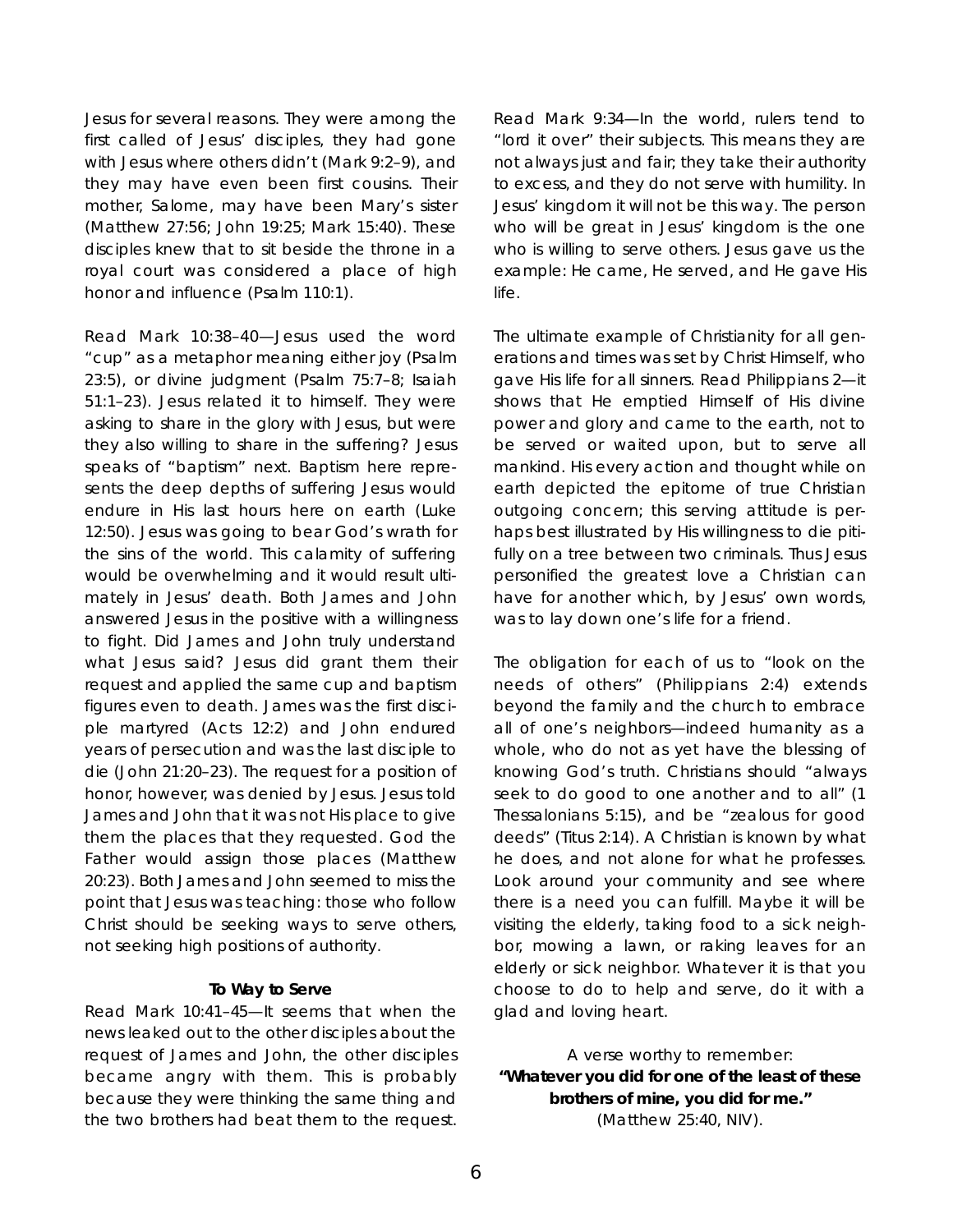

## **Questions and Answers**

- 1. What is the second and great command?
	- A. Love only those that look like you
	- B Love your neighbor
	- C. Love your family as yourself
- 2. Where is that command found?
	- A. Matthew 22:39
	- B. John 3:16
	- C. 2 Timothy 1:1
- 3. True or False—This command of love teaches us how to hate the sin, but to have the compassion of Jesus for the sinner. \_\_\_\_\_
- 4. Good works are...
	- A. Bible study
	- **B.** Prayer
	- C. Outgoing concern and service for others
- 5 . On the way to Jerusalem (Mark 10:32–34) Jesus told his disciples again what was to happen Him shortly. This is the \_\_\_\_\_\_\_\_\_\_ time that He predicts His death to the disciples

\_ \_ \_ \_ \_ \_ \_ \_ \_ \_ \_ \_ \_ \_ \_ \_ \_ \_ \_ \_ \_ \_ \_ \_ \_ \_ \_ \_ \_ \_ \_ \_ \_ \_ \_ \_ \_ \_ \_ \_ \_ \_ \_ \_ \_ \_ \_ \_ \_ \_ \_ \_ \_ \_ \_ \_ \_ \_ \_ \_ \_ \_ \_ \_ \_ \_ \_ \_ \_ \_ \_ \_ \_ \_ \_ \_ \_ \_ \_ \_ \_ \_ \_ \_ \_ \_ \_ \_ \_ \_ \_ \_

- A. Third
- B. Second
- C. First
- 6. Define Pharisee:
- 7. Where in the Old Testament is the death of Jesus prophesied?
	- A. Isaiah 49
	- B. Isaiah 53
	- C. Isaiah 50
- 8. When James and John requested a high position in the kingdom, what was it that they missed in the teachings and examples of Jesus?

\_ \_ \_ \_ \_ \_ \_ \_ \_ \_ \_ \_ \_ \_ \_ \_ \_ \_ \_ \_ \_ \_ \_ \_ \_ \_ \_ \_ \_ \_ \_ \_ \_ \_ \_ \_ \_ \_ \_ \_ \_ \_ \_ \_ \_ \_ \_ \_ \_ \_ \_ \_ \_ \_ \_ \_ \_ \_ \_ \_ \_ \_ \_ \_ \_ \_ \_ \_ \_ \_ \_ \_ \_ \_ \_ \_ \_ \_ \_ \_ \_ \_ \_ \_ \_ \_ \_ \_ \_ \_ \_ \_  $\Box$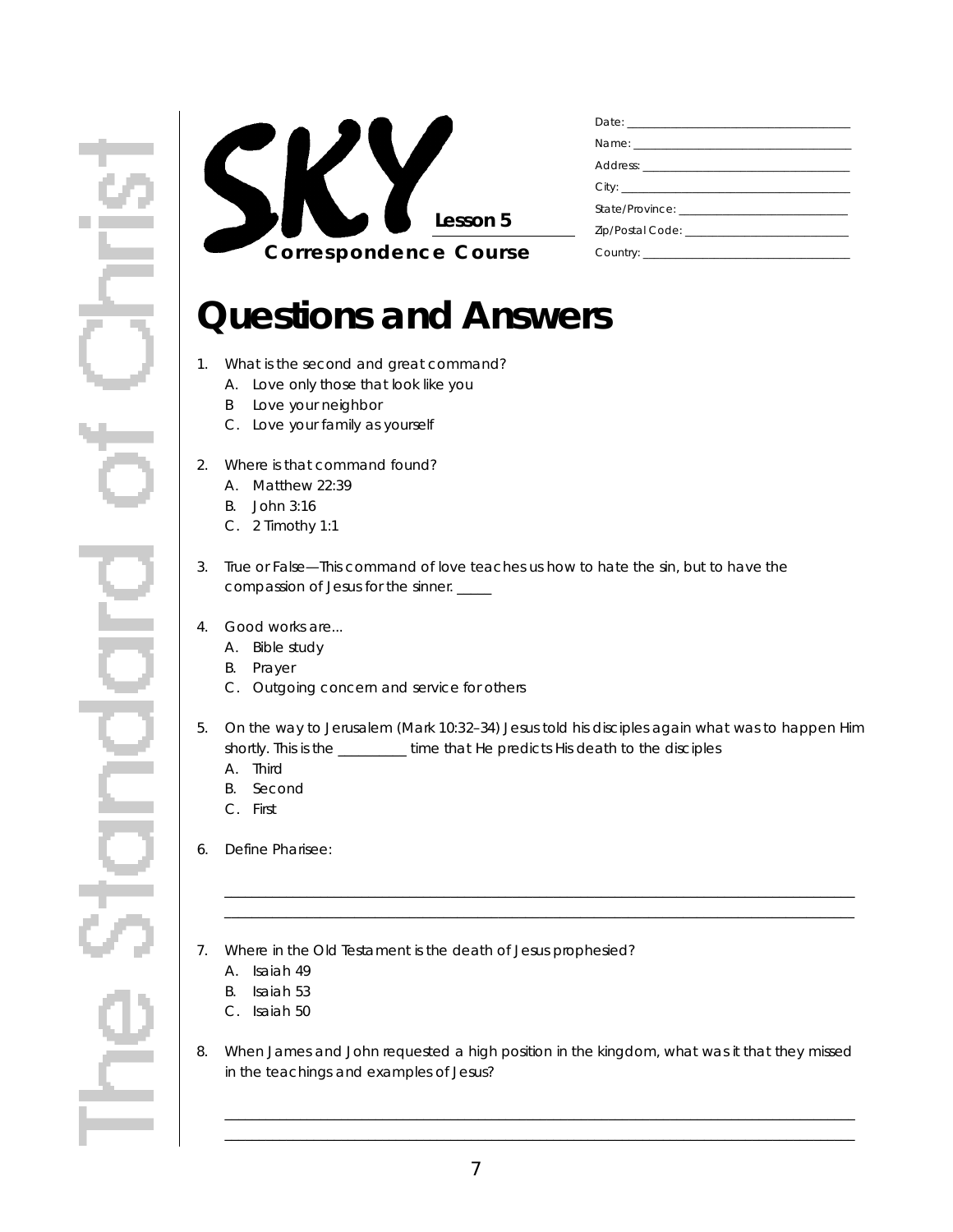9. There are those that believe it is their "right" to have a car, but they don't contribute to its purchase, nor do they want to pay to *maintain* the car—pay for the insurance, or put gas in the car. There are even those who put the lives of others at risk by not obeying the laws of the road, or driving while intoxicated. Can you give another example of a "right" someone might demand and then not take responsibility for?

\_ \_ \_ \_ \_ \_ \_ \_ \_ \_ \_ \_ \_ \_ \_ \_ \_ \_ \_ \_ \_ \_ \_ \_ \_ \_ \_ \_ \_ \_ \_ \_ \_ \_ \_ \_ \_ \_ \_ \_ \_ \_ \_ \_ \_ \_ \_ \_ \_ \_ \_ \_ \_ \_ \_ \_ \_ \_ \_ \_ \_ \_ \_ \_ \_ \_ \_ \_ \_ \_ \_ \_ \_ \_ \_ \_ \_ \_ \_ \_ \_ \_ \_ \_ \_ \_ \_ \_ \_ \_ \_ \_ \_ \_ \_ \_ \_ \_ \_ \_ \_ \_ \_ \_ \_ \_ \_ \_ \_ \_ \_ \_ \_ \_ \_ \_ \_ \_ \_ \_ \_ \_ \_ \_ \_ \_ \_ \_ \_ \_ \_ \_ \_ \_ \_ \_ \_ \_ \_ \_ \_ \_ \_ \_ \_ \_ \_ \_ \_ \_ \_ \_ \_ \_ \_ \_ \_ \_ \_ \_ \_ \_ \_ \_ \_ \_ \_ \_ \_ \_ \_ \_ \_ \_ \_ \_ \_ \_ \_ \_ \_ \_ \_ \_ \_ \_ \_ \_ \_ \_ \_ \_ \_ \_ \_ \_ \_ \_ \_ \_ \_ \_ \_ \_ \_ \_ \_ \_ \_ \_ \_ \_ \_ \_ \_ \_ \_ \_ \_ \_ \_ \_ \_ \_ \_ \_ \_ \_ \_ \_ \_ \_ \_ \_ \_ \_ \_ \_ \_ \_ \_ \_ \_ \_ \_ \_ \_ \_ \_ \_ \_ \_ \_ \_ \_ \_ \_ \_ \_ \_ \_ \_ \_ \_ \_ \_ \_ \_ \_ \_ \_ \_ \_ \_ \_ \_ \_ \_ \_ \_ \_ \_ \_ \_ \_ \_ \_ \_ \_ \_ \_ \_ \_ \_ \_ \_ \_ \_ \_ \_ \_ \_ \_ \_ \_ \_ \_ \_ \_ \_ \_ \_ \_ \_ \_ \_ \_ \_ \_ \_ \_ \_ \_ \_

\_ \_ \_ \_ \_ \_ \_ \_ \_ \_ \_ \_ \_ \_ \_ \_ \_ \_ \_ \_ \_ \_ \_ \_ \_ \_ \_ \_ \_ \_ \_ \_ \_ \_ \_ \_ \_ \_ \_ \_ \_ \_ \_ \_ \_ \_ \_ \_ \_ \_ \_ \_ \_ \_ \_ \_ \_ \_ \_ \_ \_ \_ \_ \_ \_ \_ \_ \_ \_ \_ \_ \_ \_ \_ \_ \_ \_ \_ \_ \_ \_ \_ \_ \_ \_ \_ \_ \_ \_ \_ \_ \_ \_ \_ \_ \_ \_ \_ \_ \_ \_ \_ \_ \_ \_ \_ \_ \_ \_ \_ \_ \_ \_ \_ \_ \_ \_ \_ \_ \_ \_ \_ \_ \_ \_ \_ \_ \_ \_ \_ \_ \_ \_ \_ \_ \_ \_ \_ \_ \_ \_ \_ \_ \_ \_ \_ \_ \_ \_ \_ \_ \_ \_ \_ \_ \_ \_ \_ \_ \_ \_ \_ \_ \_ \_ \_ \_ \_ \_ \_ \_ \_ \_ \_ \_ \_ \_ \_ \_ \_ \_ \_ \_ \_ \_ \_ \_ \_ \_ \_ \_ \_ \_ \_ \_ \_ \_ \_ \_ \_ \_ \_ \_ \_ \_ \_ \_ \_ \_ \_ \_ \_ \_ \_ \_ \_ \_ \_ \_ \_ \_ \_ \_ \_ \_ \_ \_ \_ \_ \_ \_ \_ \_ \_ \_ \_ \_ \_ \_ \_ \_ \_ \_ \_ \_ \_ \_ \_ \_ \_ \_ \_ \_ \_ \_ \_ \_ \_ \_ \_ \_ \_ \_ \_ \_ \_ \_ \_ \_ \_ \_ \_ \_ \_ \_ \_ \_ \_ \_ \_ \_ \_ \_ \_ \_ \_ \_ \_ \_ \_ \_ \_ \_ \_ \_ \_ \_ \_ \_ \_ \_ \_ \_ \_ \_ \_ \_ \_ \_ \_ \_ \_ \_ \_ \_ \_ \_ \_ \_ \_ \_ \_ \_ \_ \_ \_ \_ \_ \_ \_ \_ \_ \_ \_ \_ \_ \_ \_ \_ \_ \_ \_ \_ \_ \_ \_ \_ \_ \_ \_ \_ \_ \_ \_ \_ \_ \_ \_ \_ \_ \_ \_ \_ \_ \_ \_ \_ \_ \_ \_ \_ \_ \_ \_ \_ \_ \_ \_ \_ \_ \_ \_ \_ \_ \_ \_ \_ \_ \_ \_ \_ \_ \_ \_ \_ \_ \_ \_ \_ \_ \_ \_ \_ \_ \_ \_ \_ \_ \_ \_ \_ \_ \_ \_ \_ \_ \_ \_ \_ \_ \_ \_ \_ \_ \_ \_ \_ \_ \_ \_ \_ \_

\_ \_ \_ \_ \_ \_ \_ \_ \_ \_ \_ \_ \_ \_ \_ \_ \_ \_ \_ \_ \_ \_ \_ \_ \_ \_ \_ \_ \_ \_ \_ \_ \_ \_ \_ \_ \_ \_ \_ \_ \_ \_ \_ \_ \_ \_ \_ \_ \_ \_ \_ \_ \_ \_ \_ \_ \_ \_ \_ \_ \_ \_ \_ \_ \_ \_ \_ \_ \_ \_ \_ \_ \_ \_ \_ \_ \_ \_ \_ \_ \_ \_ \_ \_ \_ \_ \_ \_ \_ \_ \_ \_ \_ \_ \_ \_ \_ \_ \_ \_ \_ \_ \_ \_ \_ \_ \_ \_ \_ \_ \_ \_ \_ \_ \_ \_ \_ \_ \_ \_ \_ \_ \_ \_ \_ \_ \_ \_ \_ \_ \_ \_ \_ \_ \_ \_ \_ \_ \_ \_ \_ \_ \_ \_ \_ \_ \_ \_ \_ \_ \_ \_ \_ \_ \_ \_ \_ \_ \_ \_ \_ \_ \_ \_ \_ \_ \_ \_ \_ \_ \_ \_ \_ \_ \_ \_ \_ \_ \_ \_ \_ \_ \_ \_ \_ \_ \_ \_ \_ \_ \_ \_ \_ \_ \_ \_ \_ \_ \_ \_ \_ \_ \_ \_ \_ \_ \_ \_ \_ \_ \_ \_ \_ \_ \_ \_  $\qquad \qquad \qquad \qquad -1 \qquad \qquad -1 \qquad \qquad -1 \qquad \qquad -1 \qquad \qquad -1 \qquad \qquad -1 \qquad \qquad -1 \qquad \qquad -1 \qquad \qquad -1 \qquad \qquad -1 \qquad \qquad -1 \qquad \qquad -1 \qquad \qquad -1 \qquad \qquad -1 \qquad \qquad -1 \qquad \qquad -1 \qquad \qquad -1 \qquad \qquad -1 \qquad \qquad -1 \qquad \qquad -1 \qquad \qquad -1 \qquad \qquad -1 \qquad \qquad -1 \qquad \qquad -1 \qquad \qquad -1 \qquad \qquad -1 \qquad \qquad$ 

10. What does the word *serve* mean to you?

- 11. What did Jesus mean when He asked the disciples if they could drink from His cup and be baptized with His baptism?
- 12. True or False—A Christian is known for what he professes. \_\_\_\_\_
- 13. When serving others, Jesus said you should:
	- A. Make sure they are aware of *your* labor
	- B. Be kind and help them in *their* need
	- C. Make others do it *your* way because you know best
- 14. What steps will you take to serve others in your community?
- 15. Did James and John request to be close to Jesus for companionship or recognition? Explain your answer.

 $\Box$ \_ \_ \_ \_ \_ \_ \_ \_ \_ \_ \_ \_ \_ \_ \_ \_ \_ \_ \_ \_ \_ \_ \_ \_ \_ \_ \_ \_ \_ \_ \_ \_ \_ \_ \_ \_ \_ \_ \_ \_ \_ \_ \_ \_ \_ \_ \_ \_ \_ \_ \_ \_ \_ \_ \_ \_ \_ \_ \_ \_ \_ \_ \_ \_ \_ \_ \_ \_ \_ \_ \_ \_ \_ \_ \_ \_ \_ \_ \_ \_ \_ \_ \_ \_ \_ \_ \_ \_ \_ \_ \_ \_ \_ \_ \_ \_ \_ \_ \_ \_ \_ \_ \_ \_ \_ \_ \_ \_ \_ \_ \_ \_ \_ \_ \_ \_ \_ \_ \_ \_ \_ \_ \_ \_ \_ \_ \_ \_ \_ \_ \_ \_ \_ \_ \_ \_ \_ \_ \_ \_ \_ \_ \_ \_ \_ \_ \_ \_ \_ \_ \_ \_ \_ \_ \_ \_ \_ \_ \_ \_ \_ \_ \_ \_ \_ \_ \_ \_ \_ \_ \_ \_ \_ \_ \_ \_ \_ \_ \_ \_ \_ \_ \_ \_ \_ \_ \_ \_ \_ \_ \_ \_ \_ \_ \_ \_ \_ \_ \_ \_ \_ \_ \_ \_ \_ \_ \_ \_ \_ \_ \_ \_ \_ \_ \_ \_

\_ \_ \_ \_ \_ \_ \_ \_ \_ \_ \_ \_ \_ \_ \_ \_ \_ \_ \_ \_ \_ \_ \_ \_ \_ \_ \_ \_ \_ \_ \_ \_ \_ \_ \_ \_ \_ \_ \_ \_ \_ \_ \_ \_ \_ \_ \_ \_ \_ \_ \_ \_ \_ \_ \_ \_ \_ \_ \_ \_ \_ \_ \_ \_ \_ \_ \_ \_ \_ \_ \_ \_ \_ \_ \_ \_ \_ \_ \_ \_ \_ \_ \_ \_ \_ \_ \_ \_ \_ \_ \_ \_ \_ \_ \_ \_ \_ \_ \_ \_ \_ \_ \_ \_ \_ \_ \_ \_ \_ \_ \_ \_ \_ \_ \_ \_ \_ \_ \_ \_ \_ \_ \_ \_ \_ \_ \_ \_ \_ \_ \_ \_ \_ \_ \_ \_ \_ \_ \_ \_ \_ \_ \_ \_ \_ \_ \_ \_ \_ \_ \_ \_ \_ \_ \_ \_ \_ \_ \_ \_ \_ \_ \_ \_ \_ \_ \_ \_ \_ \_ \_ \_ \_ \_ \_ \_ \_ \_ \_ \_ \_ \_ \_ \_ \_ \_ \_ \_ \_ \_ \_ \_ \_ \_ \_ \_ \_ \_ \_ \_ \_ \_ \_ \_ \_ \_ \_ \_ \_ \_ \_ \_ \_ \_ \_ \_ \_ \_ \_ \_ \_ \_ \_ \_ \_ \_ \_ \_ \_ \_ \_ \_ \_ \_ \_ \_ \_ \_ \_ \_ \_ \_ \_ \_ \_ \_ \_ \_ \_ \_ \_ \_ \_ \_ \_ \_ \_ \_ \_ \_ \_ \_ \_ \_ \_ \_ \_ \_ \_ \_ \_ \_ \_ \_ \_ \_ \_ \_ \_ \_ \_ \_ \_ \_ \_ \_ \_ \_ \_ \_ \_ \_ \_ \_ \_ \_ \_ \_ \_ \_ \_ \_ \_ \_ \_ \_ \_ \_ \_ \_ \_ \_ \_ \_ \_ \_ \_ \_ \_ \_ \_ \_ \_ \_

- 16. Who was the first disciple martyred?
	- A. James
	- B. John
	- C. Mark
- 17. Who was the disciple that endured years of persecution and was the last disciple to die?
	- A. John
	- B. James
	- C. Luke